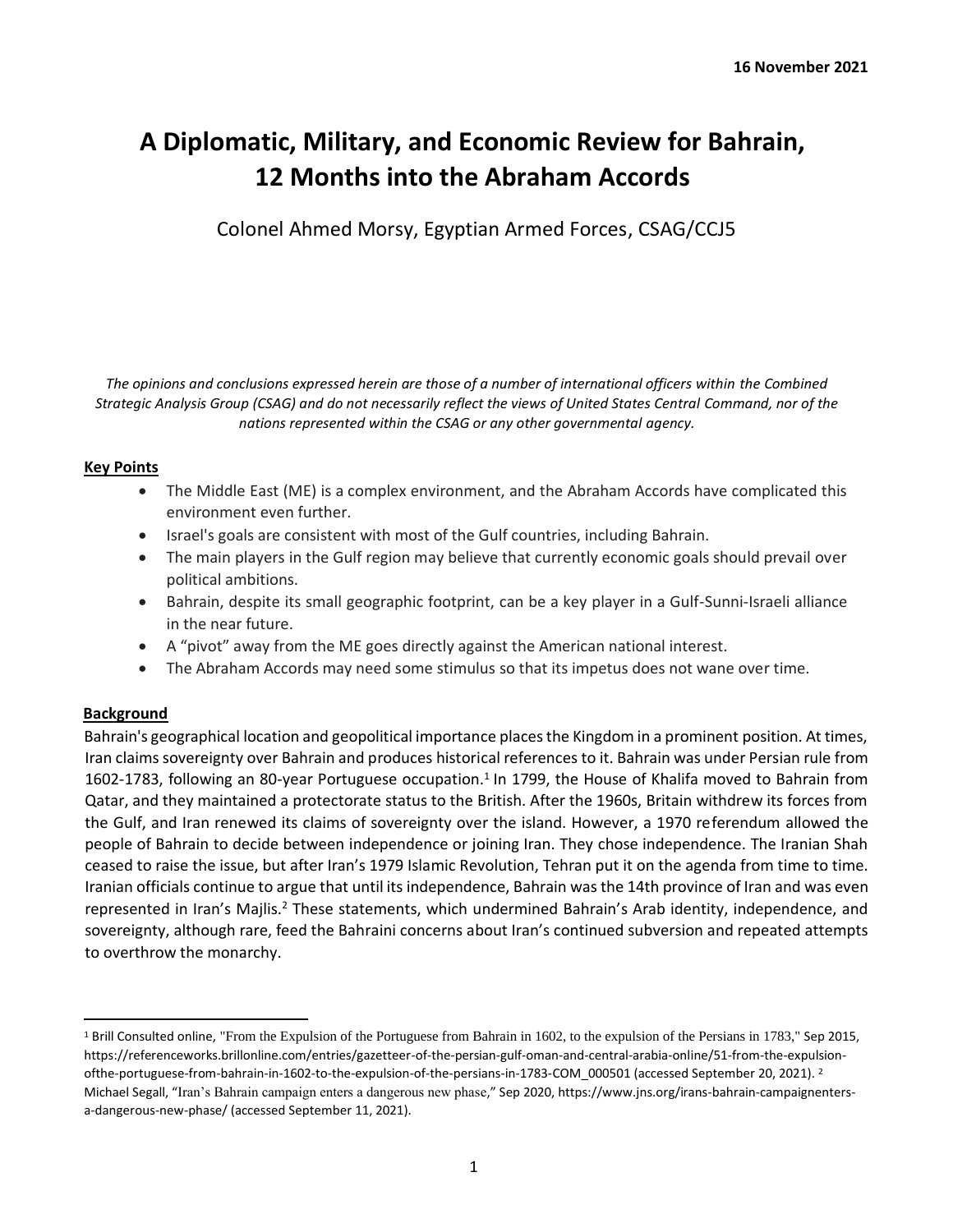Bahrain became a constitutional monarchy in 2002.<sup>2</sup> The Bahraini society is characterized by its cultural, ethnic and religious diversity. Its demographic and religious structure includes Arab and Ajam who are Sunni and Shiite Muslims, as well as Christians and Jews.<sup>3</sup> It is characterized by peaceful coexistence and community stability. Meanwhile, it is likely that Bahrain' Shi'a ruled by a Sunni leadership constitute a natural target audience for Tehran.<sup>4</sup> Previously, within the so-called Arab spring which heralded the rise of Islamist governments across the ME, Iran made several attempts to exacerbate divisions and fuel discontent in Bahrain.

## **The Abraham Accords**

On August 13, 2020, the United Arab Emirates (UAE) and Israel announced that they would be establishing diplomatic relations; this was followed by Bahrain and Israel on September 11, 2020. Days later, on September 15th, the three countries signed the Abraham Accords Declaration which stated their recognition of "the importance of maintaining and strengthening peace in the ME and around the world based on mutual understanding and coexistence, as well as respect for human dignity and freedom, including religious freedom."<sup>5</sup> Sudan and Morocco have also since signed the peace agreement. At the same time, but on the sidelines, these included offering to support export of sophisticated United States (US)-origin arms to the UAE, removing Sudan from the US State Sponsor of terrorism list, and recognizing Morocco's disputed claims over the Western Sahara. The US administration, however, did not make any of these substantial concessions to Bahrain. Herein, this normalization may bring into the spotlight the role and importance of KSA in articulating the scene within the Gulf region. It is perceived, to many scholars, that signing the Accords could be a pivotal moment, a hinge in history as it had an enormous impact on both internal and foreign policies of the signing countries.

According to many observers, the ME in general and the Gulf region in particular is considered an area of continuous conflict. It is a complex environment that greatly affects global trade, international adaptation for resolving conflicts in the Middle East and North Africa (MENA) region, and the so-called Great Power Competition (GPC). The Abraham Accords complicate this environment even further. On one hand, it was initially perceived that the Accords may help to solve the Palestinian issue and support a two-state solution, though there has not been any noticeable benefit from the Accords to the Palestinians. On the other hand, it has apparently caused some of the Gulf countries and Israel to join forces against Iran. This, in turn, may exacerbate a foreseen threat to Iran's security. With that in mind, Bahrain performs an act of wisdom amidst a fanfare of a predictable US strategic shift towards the region.

# **Diplomatically, Bahrain and Israel cemented their agreement**

Bahrain's foreign policy has always been characterized by balance, deliberation, and non-interference in sovereign states' domestic affairs. Its foreign policy generally adheres to that of its closest allies in the Gulf Cooperation Council (GCC), particularly Saudi Arabia. Bahrain is also politically close to Kuwait, in part because of historic ties

<sup>2</sup> A chronology of key events, "Bahrain profile – Timeline," Nov 2018, https://www.bbc.com/news/world-middle-east-14541322/ (accessed September 22, 2021).

<sup>3</sup> Ministry of Information Affairs, "Population and Demographics," Jun 2021, https://www.mia.gov.bh/kingdom-ofbahrain/populationand-demographics/?lang=en (accessed September 07, 2021).

<sup>4</sup> ARIANE M. TABATABAI, JEFFREY MARTINI, BECCA WASSER, "The Iran Threat Network, Four Models of Iran's Non-state Client Partnerships," Apr 2019, https://www.rand.org/content/dam/rand/pubs/research\_reports/RR4200/RR4231/RAND\_RR4231.pdf (accessed September 08, 2021).

<sup>5</sup> U.S. Department of State, "ABRAHAM ACCORDS: DECLARATION OF PEACE, COOPERATION, AND CONSTRUCTIVE DIPLOMATIC AND FRIENDLY RELATIONS," Sep 2020, https://www.state.gov/wp-content/uploads/2020/09/Bahrain\_Israel-Agreement-signed-FINAL-15-Sept2020-508.pdf (accessed September 01, 2021).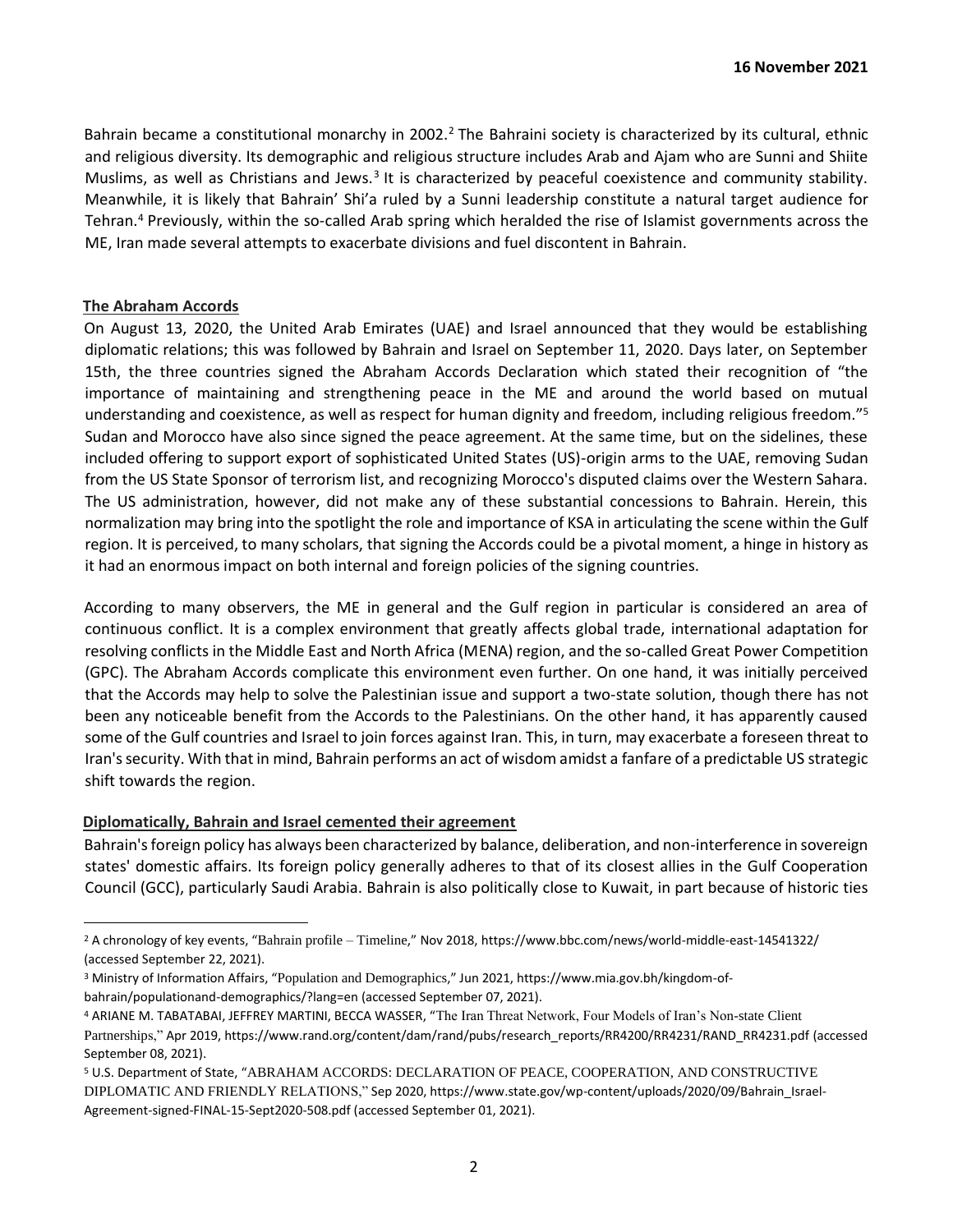between their two royal families. Both royal families hail from the Anizah tribe that settled in Bahrain and Kuwait. Bahrain severed diplomatic ties with Iran in 2016, going beyond a 2011-2012 cycle of tensions in which Iran and Bahrain withdrew their ambassadors. However, it has maintained good diplomatic relations with neighboring countries and a kind of special relation with KSA.

KSA is likely the leading powerhouse in the Gulf. From a religious and military perspective, as well as size, KSA is the driver behind the GCC and also, to some extent, the crisis that caused Riyadh, Abu Dhabi, and Manama to break relations with Qatar. Riyadh, so far, has stuck to the Arab Peace Initiative it supported in 2002 that envisions a two-state solution with concessions by Israel leading the way to recognition by Arab states.<sup>6</sup> Meanwhile, based on the ground laid by common historical and cultural ties, Bahrain-Turkey political relations are pursued in line with the principles of mutual interest and dialogue. Although Turkey last year strongly condemned the normalization agreement made to establish diplomatic relations between Bahrain and Israel, concurrent relations between Bahrain and Turkey, after signing the Al-Ula agreement with Qatar, are at an advanced level and cooperation is developing.<sup>7</sup>

The Al-Ula agreement, signed in Jan 2021, ended the KSA, UAE, Bahrain, and Egypt-imposed diplomatic, trade, and travel embargo on Qatar which began in mid-2017. Notably, Qatar hosts approximately 10,000 US personnel who operate out of the Combined Air Operations Center at Al Udeid Air Base, which is one of the world's most important US air bases.<sup>8</sup> The agreement has been considered as a diplomatic victory supported by Washington that paves the way towards full reconciliation in the GCC and a more united front in the Gulf region. Nonetheless, the Iranian threat may remain a major point of contention as Gulf States and Qatar navigate a way forward. With no clear policy articulated by the GCC, it is likely that Gulf States fall on the spectrum of cooperation to condemnation of Iran.

As a result of the Abraham Accords, Bahrain and Israel cemented their year-old agreement to establish diplomatic ties. Bahrain had named its ambassador to Israel in March 2021, who previously served as deputy ambassador to the US, among other senior posts in the Bahraini diplomatic service.<sup>9</sup> Further, Israel named its first ambassador to Bahrain and opened its embassy in the capital of Manama in September 2021.<sup>10</sup> The Israeli ambassador had for eight months served as temporary head of mission at the Israeli embassy in the UAE, the first Gulf state with which Israel established diplomatic relations.

<sup>6</sup> Seth J.Frantzman, "After Bahrain, spotlight on Saudi role amid normalization deals," Sep 2020, https://www.jpost.com/middleeast/afterbahrain-spotlight-on-saudi-role-amid-normalization-deals-642025 (accessed September 21, 2021).

<sup>7</sup> Daily Sabah, "Turkey-Bahrain cooperation is developing: King Al Khalifa," Sep 2021,

https://www.dailysabah.com/politics/diplomacy/turkey-bahrain-cooperation-is-developing-king-al-khalifa (accessed September 15, 2021).

<sup>8</sup> Nicole Robinson, "Qatar's Normalization with Gulf States Could Pave the Way Toward a Secure and Stable Persian Gulf," Jan 2021, https://www.heritage.org/middle-east/commentary/qatars-normalization-gulf-states-could-pave-the-way-toward-secure-and-stable (accessed September 22, 2021).

<sup>9</sup> Dominic Dudley, "Bahrain Appoints Its First Ambassador To Israel," Mar 2021, https://www.forbes.com/sites/dominicdudley/2021/03/30/bahrain-appoints-its-first-ambassador-to-israel/?sh=3ce4ebdb62b7 (accessed September 02, 2021).

<sup>10</sup> Al-Arabiya News, "Israel appoints first ambassador to Bahrain after normalizing relations," Sep 2021,

https://english.alarabiya.net/News/gulf/2021/09/02/Israel-appoints-first-ambassador-to-Bahrain-after-norma (accessed September 22, 2021).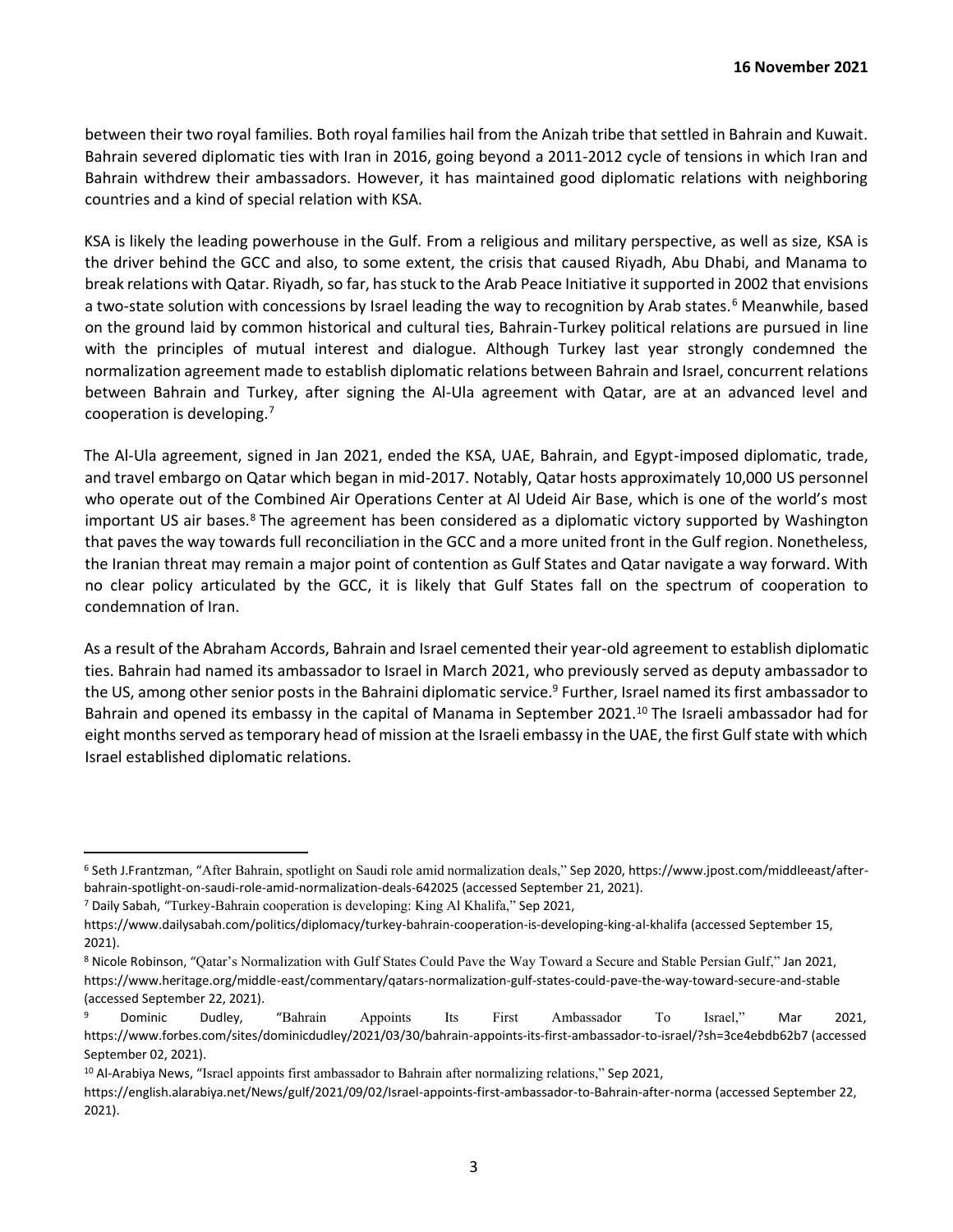# **Militarily, Bahrain is a vital US partner on a wide range of regional security initiatives**

The kingdom has a small but well-equipped military called the Bahrain Defense Force (BDF), numbering around 13,000 personnel. Bahrain military spending/defense budget for 2019 was \$1.40 B, an 8.04% decline from 2018.<sup>11</sup> In 2020 Bahrain's military expenditures as a share of GDP was at level of 4.07%, up from 4.06% the previous year.<sup>12</sup> In terms of alliances, Bahrain participated in the Saudi-led air strikes on Houthi rebels in Yemen. It also has formal relations with NATO under a 2004 NATO-GCC "Istanbul Cooperation Initiative" (ICI). Bilaterally, the US-Bahrain security relationship dates to the end of World War II, before Bahrain's independence, and remains central to the US ability to address regional threats (Access, Bases, and Overflight).

As of early 2020, there were about 5,000 US military personnel (mostly navy) deployed in Bahrain, implementing various missions.<sup>13</sup> A current figure for US military personnel in Bahrain has not been released. Bahrain hosts the US Navy's Fifth Fleet, and its logistical and operational support enabling the US to lead both the 34-nation Combined Maritime Forces (CMF) coalition to counter piracy and terrorism, and the International Maritime Security Construct (IMSC) to support the freedom of navigation and the unrestricted flow of commerce and energy resources through the Strait of Hormuz. A significant number of US Air Force personnel also operate out of Shaykh Isa Air Base, where F-16s, F/A-18s, and P-8 surveillance aircraft are stationed.<sup>14</sup> US Patriot missile systems are also deployed to Bahrain. Moreover, the deep-water port of Khalifa bin Salman is one of the few facilities in the Gulf that can accommodate US aircraft carriers. USNAVCENT's headquarters are also based in Bahrain. Additionally, the UK opened its first overseas military base in the ME in more than four decades in Bahrain. By these advantages, US pilots flew combat missions from Bahrain in both Operation Enduring Freedom (OEF) in Afghanistan, and Operation Iraqi Freedom (OIF). During both operations, Bahrain also deployed its frigate warship (the Subha) to help protect US ships, and sent ground and air assets to Kuwait in support of OIF. This, in turn, clearly indicates Bahrain's strategic and geopolitical importance.

Regarding US Security Assistance and Arms Transfers, the State Department's 2021 security cooperation factsheet reports the US has provided Bahrain with \$22.5 M in Foreign Military Financing (FMF) since 2014. According to the factsheet, the assistance helps Bahrain "provide for its own defense and to operate effectively alongside US air and naval forces and has also strengthened Bahrain's interoperability for regional security and counterterrorism cooperation, boosted its maritime defenses against smuggling and terrorism, and improved its ability to deny terrorist sponsorship, support, and sanctuary in a manner that respects the human rights of its citizens."<sup>15</sup>

With respect to the US Foreign Military Sales (FMS), about 85% of Bahrain's military equipment is of US origin. Bahrain has sought to diversify its arms supplies somewhat. In 2016, Bahrain took delivery of about 250 Russianmade Kornet anti-tank systems. In 2017, Bahrain military officials stated they were in discussions to possibly purchase the Russian S-400 missile defense system, but no purchase of the system has been announced.

https://www.macrotrends.net/countries/BHR/bahrain/military-spending-defense-budget (accessed September 27, 2021).

<sup>14</sup> Congressional Research Service, "Bahrain: Unrest, Security, and U.S. Policy," Apr 2021,

<sup>11</sup> Macro trends, "Bahrain Military Spending/Defense Budget 1971-2021," Jun 2021,

<sup>12</sup> Knoema, "Bahrain - Military expenditure as a share of GDP," 2020, https://knoema.com/atlas/Bahrain/Military-expenditure-as-ashareof-GDP (accessed September 23, 2021).

<sup>13</sup> Heritag.com, "2021 Index of U.S. Military Strength," Nov 2020, https://www.heritage.org/2021-index-us-military-strength/assessingtheglobal-operating-environment/middle-east (accessed September 26, 2021).

https://crsreports.congress.gov/product/pdf/RS/95-1013 (accessed September 23, 2021).

<sup>15</sup> U.S. Department of State, Bureau of Political-Military Affairs, "U.S. Security Cooperation With Bahrain," Jun 2021,

https://crsreports.congress.gov/product/pdf/RS/95-1013 (accessed September 21, 2021). <sup>17</sup> Ibid.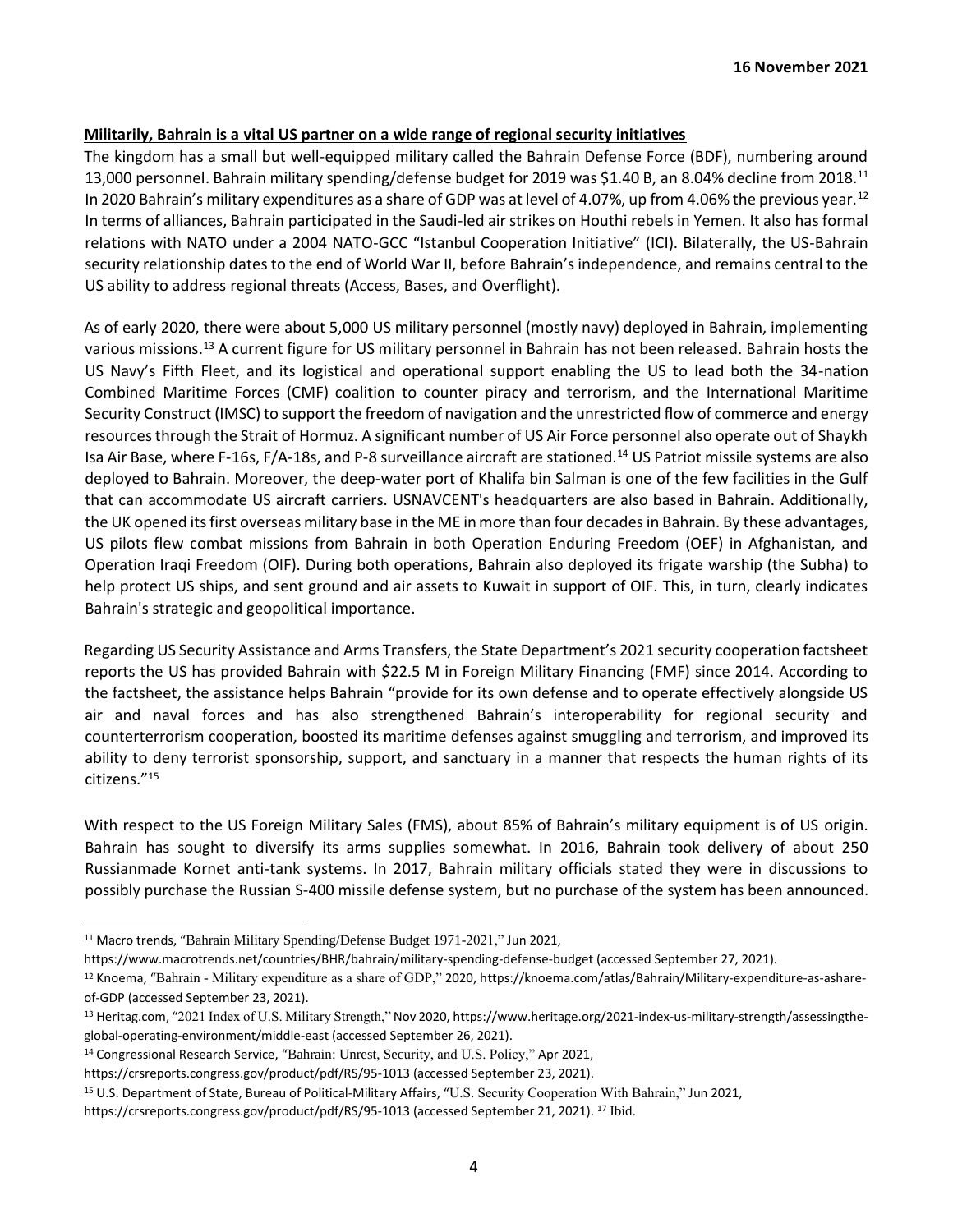Particularly the S-400 could trigger US sanctions under CAATSA, but no sanctions on Bahrain under that law have been announced to date. In 2019, the State Department approved a potential sale to Bahrain of the Patriot Advanced Capability-3 (PAC-3) missile defense system with an estimated value of \$2.5 B, but the resolution did not advance. As of June 2021, the US has \$6.8 B in active government-to-government sales cases with Bahrain under the FMS system.<sup>17</sup> However, there are no reported new major sales of US arms to Bahrain as a consequence of its decision to normalize relations with Israel.

Regarding Counterterrorism Cooperation, Bahrain is assessed by US reports and officials as continuing to face a terrorist threat from Iran-backed groups.<sup>16</sup> No Islamic State or Al Qaeda terrorist attacks have been reported in Bahrain. The government, however, in 2016 has stripped the citizenship of some Bahrainis accused of supporting the Islamic State organization. Furthermore, Bahrain has hosted the secretariat of the ME and North Africa Financial Action Task Force (MENAFATF), a regional body to exchange information and recommendations to promote anti-money laundering and countering the financing of terrorism (AML/CFT).<sup>17</sup>

Thus, Bahrain is a vital US partner on a wide range of regional security initiatives. Having in mind both the US disengagement from the ME and the war in Yemen, the Gulf Arab US partners' vulnerable oil infrastructure and lack of strategic depth due to small geographic footprint, clearly shows their need to stand together against any potential aggression in a joint form. Simultaneously, Israel's formal transfer to CENTCOM's area of responsibility has taken place.<sup>18</sup> The move demonstrates a growing US confidence that the Gulf Arab states are unperturbed about being seen to make a military accommodation with Israel, in addition to political and economic engagement. It underscores the fact that the Gulf States, alongside Israel, are now the key drivers of US foreign policy in the region. It could also expand mutually beneficial cooperation region-wide, under US auspices, in terms of joint military training, exercising, and developing a regional air defense and early-warning system architecture.

# **Economically, Bahrain has the potential and is trying hard to succeed**

Bahrain, which name means "two seas", was one of the first states in the Gulf to discover oil and to build a refinery. It never reached the levels of production enjoyed by Kuwait or Saudi Arabia, and so has had to diversify its economy. The Bahraini government is a member of the World Trade Organization (WTO) and the GCC. Further, Bahrain has bilateral and economic agreements with over 40 countries, including free trade agreements (FTA) with the US (the first FTA between the US and a Gulf state), Singapore (GSFTA), the EFTA States (Iceland, Liechtenstein, Norway & Switzerland), China, France, India, and the UK. It also has duty-free access to the 17 Arab states party to the Greater Arab Free Trade Agreement (GAFTA).<sup>19</sup>

Bahrain was recognized by the World Bank as a high-income economy. Following the COVID-19 pandemic and dropping oil prices in 2020, Bahrain, which is a small and oil-dependent country, is burdened by paying back a \$6

<sup>16</sup> U.S. Department of State, Bureau of Counterterrorism, "Country Reports on Terrorism 2019: Bahrain," Feb 2020, https://www.state.gov/reports/country-reports-on-terrorism-2019/bahrain/ (accessed September 27, 2021).

<sup>17</sup> Congressional Research Service, "Bahrain: Unrest, Security, and U.S. Policy," Apr 2021,

https://crsreports.congress.gov/product/pdf/RS/95-1013 (accessed September 23, 2021).

<sup>18</sup> Sharon Wrobel, "Israel Moves Under US Central Command Responsibility, Seeking More Cooperation With Arab Neighbors Facing Iran," Sep 2021, https://www.algemeiner.com/2021/09/02/israel-moves-under-us-central-command-responsibility-seeking-morecooperationwith-arab-neighbors-facing-iran/ (accessed September 27, 2021).

<sup>19</sup> Department of Commerce, International Trade Administration, "Bahrain - Country Commercial Guide," Sep 2021,

https://www.algemeiner.com/2021/09/02/israel-moves-under-us-central-command-responsibility-seeking-more-cooperation-witharabneighbors-facing-iran/ (accessed September 22, 2021).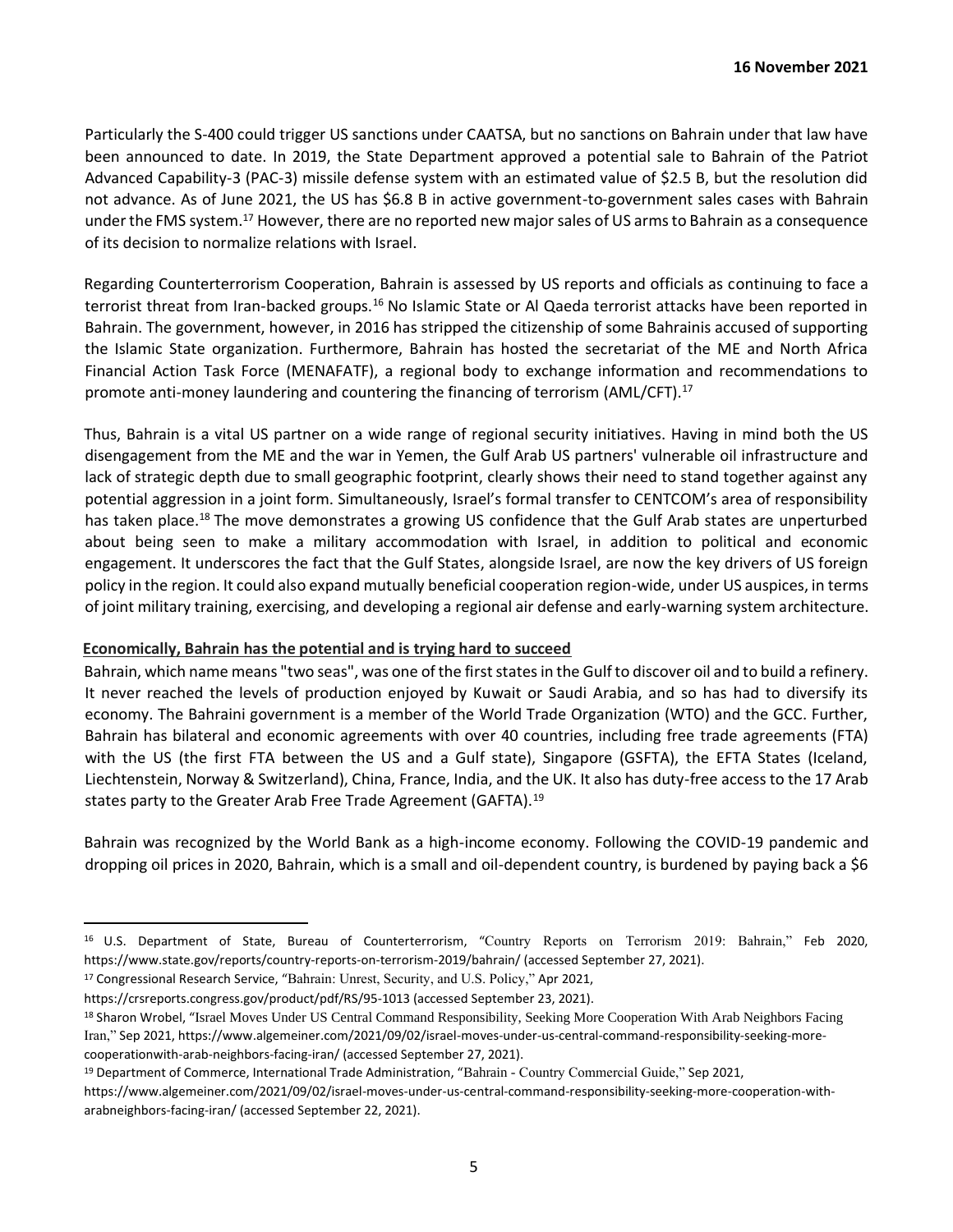B aid package it received from the GCC in 2018.<sup>20</sup> Bahrain's economy contracted 2.11% in the first quarter of 2021 from a year earlier, hurt by the decline in the non-oil economy as restrictions were in place most of the quarter, government data showed.<sup>23</sup> In late May, Bahrain's central bank postponed all loan installments for individuals and companies by six months to help the economy cope with the impact of restrictions imposed to

contain the coronavirus.<sup>21</sup> Moreover, in the same month, Standard & Poor's (S&P) Global Ratings revised Bahrain's outlook to 'negative' from 'stable', citing the country's pace and ability to service its finances and external debt.<sup>22</sup> However, the government seeks to shift the country to a multi-sector orientated economy in the coming years focused on computing, tourism, and the aluminum industry. Bahrain, where Amazon Web Services launched in 2019, signed a Memorandum of Understanding (MoU) with China's giant Tencent Holdings to launch an internet data center in Bahrain by the end of 2021 in efforts to become a regional cloud computing hub, to diversify its economy and to create jobs.<sup>23</sup>

Israel expected \$220 M in non-defense trade with Bahrain in 2021. Despite political turmoil in Israel and on the backdrop of the pandemic, Bahrain and Israel have signed twelve MoUs in various fields including trade and security in the short space of a year.<sup>24</sup> It may not be the same economic pace with regards to the energetic UAEIsraeli progress, whose value of trade deals exceeded \$570 M through late August, as Bahrain has been characterized by patience and deliberation in its foreign relations throughout the decades.<sup>25</sup> Nonetheless, Bahrain and Israel are about to sign an economic cooperation agreement which will establish a joint economic committee to promote the implementation of the agreement and examine ways to remove trade barriers and increase the volume of trade between the two countries.<sup>26</sup> Herewith, business leaders and ambassadors across Israel, Bahrain, and the UAE have hailed a record year of business deals and MoUs between the three nations as they mark the first anniversary of the Accords. Furthermore, Bahrain's national carrier, Gulf air, will launch two direct flights per week to Tel Aviv, for the first time starting this October.<sup>27</sup> This, in turn, may flourish the tourism sector particularly in Bahrain as the two countries are continuing to benefit from an economic dividend following the normalization agreement.

<sup>21</sup> Maher Chmaytelli, Reuters, "Bahrain central bank gives instructions to postpone all loan installments," May 2021,

<sup>20</sup> Yousef Saba, Reuters, "Bahrain gets \$2 billion in bond sale after deficit spike," Jan 2021, https://www.reuters.com/article/usbahrainbonds/bahrain-gets-2-billion-in-bond-sale-after-deficit-spike-idUSKBN29P125 (accessed September 15, 2021). <sup>23</sup> Saeed Azhar, Reuters, "Bahrain's economy contracted 2.11% in Q1 as pandemic restrictions weigh," Jul 2021, https://www.reuters.com/world/middleeast/bahrains-economy-contracted-211-q1-pandemic-restrictions-weigh-2021-07-04/ (accessed September 15, 2021).

https://www.reuters.com/world/middle-east/bahrain-central-bank-gives-instructions-postpone-all-loan-installments-2021-05-27/ (accessed September 14, 2021).

<sup>22</sup> Nilanjana Basu, Reuters, "S&P revises Bahrain's outlook to 'negative' on continued fiscal pressures," May 2021, https://www.reuters.com/world/middle-east/sp-revises-bahrains-outlook-negative-continued-fiscal-pressures-2021-05-28/ (accessed September 14, 2021).

<sup>&</sup>lt;sup>23</sup> Lisa Barrington, Reuters, "China's Tencent Cloud to open datacentre in Bahrain," Mar 2021,

https://www.reuters.com/article/idUSKCN2AT27D (accessed September 19, 2021).

<sup>24</sup> Dan Williams, Reuters, "Israel expects \$220 million in non-defence trade with Bahrain in 2021," Dec 2020, https://www.reuters.com/article/idUSKBN28C1SI (accessed September 10, 2021).

<sup>25</sup> Zef Stub, "One year into Abraham Accords, Israel's trade with UAE tops \$570m," Aug 2021, https://www.jpost.com/middle-

east/oneyear-into-abraham-accords-israels-trade-with-uae-tops-570m-676181 (accessed September 10, 2021).

<sup>&</sup>lt;sup>26</sup> Zef Stub, "Israel, Bahrain to sign economic cooperation agreement," Jul 2021, https://www.jpost.com/middle-east/israel-bahraintosign-economic-cooperation-agreement-675033 (accessed September 10, 2021).

<sup>27</sup> Al-Monitor, "Bahrain's Gulf Air to start flights to Israel," Sep 2021, https://www.al-monitor.com/originals/2021/09/bahrains-gulfairstart-flights-israel (accessed September 27, 2021).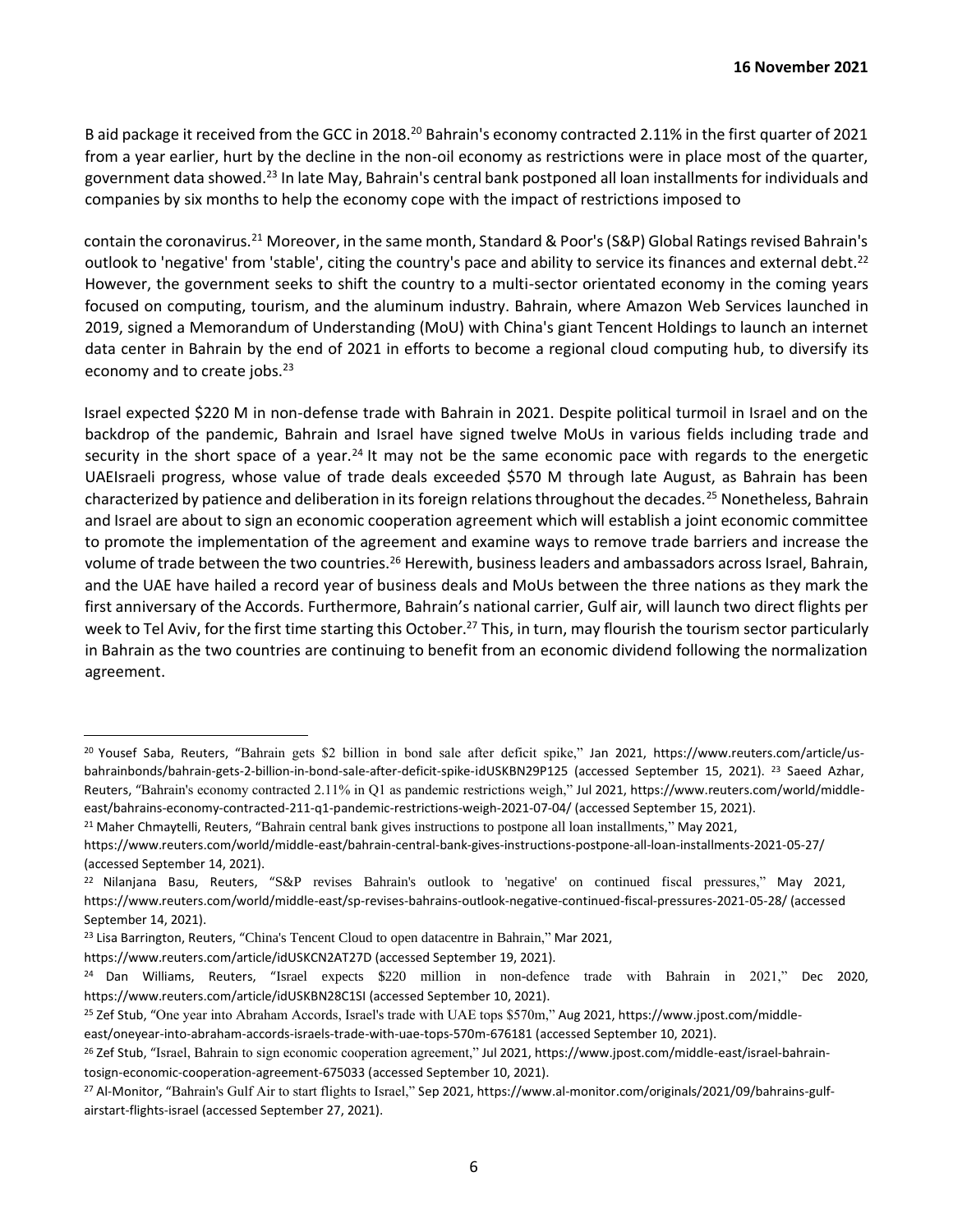Regardless of the Accords, the Jews in Bahrain were prominent in business and public life as entrepreneurs, parliamentarians, and ambassadors. This September, the government reopened a fully functioning synagogue enabling Bahrain's Jews to worship in public for first time in decades.<sup>28</sup> As many more people from the Jewish faith are interested in travel to the region, dreaming up new opportunities, enthusiastic to learn from those already living in the Gulf region, those visiting will contribute to Bahrain's tourism industry and economic growth. This ideological rapprochement also gives special warmth to the Bahraini-Israeli relations.

## **Assessments**

Before we evaluate the rate of development in Bahraini-Israeli relations following the Accords or review its impact on Bahrain's different aspects, we should consider the context in which this development occurred.

Moreover, foreseeing the future of this context in light of the inclusion of relevant variables from the region's major stakeholders will help predicting these relations' progression curve.

To date, KSA is like the quiet calculating giant that has given its support for Bahrain and the UAE to move forward with Israel. For many reasons, numerous scholars have viewed that the most important reason for the continuing Saudi unwillingness to normalize relations with Israel is the unresolved Palestinian problem on the basis of the "two states" principle. At the same time, this principle itself is an instrument of Saudi foreign policy, thanks to which Riyadh seeks to exclude the possibility of Israeli hegemony in the future post-confrontational ME. This means, in particular, that the achievement of mutual understanding will become a reality only if the Israeli regional policy is adjusted so as not to pose a threat to Saudi interests.<sup>29</sup> Bahrain and the UAE both have different calculations. Bahrain was widely considered the country that could normalize relations first. However, its small size and Shi'ite population, as well as memories of the Arab Spring protests, illustrate that it may have been more vulnerable to threats had it made the normalization leap first.

Some may argue that ME countries traditionally have preferred to maintain bilateral relationships with the US and generally have shunned multilateral arrangements due to the lack of trust among some Arab states.<sup>30</sup> Bilateral and multilateral relations in the region, especially with the US and other Western countries, are often made more difficult by their secretive nature. Others may assume that Israel will work to strengthen bilateral cooperation of the US' Arab allies in the region, whether they are among the countries that have recently normalized relations or others, while laying clear foundations for common interests. This, in turn, demonstrates the complexity of the landscape of bilateral ties or the formation of regional alliances.

Following the end of the crisis between the Arab Quartet and Qatar in December 2020, Turkey after eight years of hostility is engaged in intensive diplomacy with Egypt, UAE, and KSA, publicly expressing interest in mending ties with these influential Arab states. Nevertheless, during the last few months, Turkey has signaled that it is also

<sup>&</sup>lt;sup>28</sup> France 24, "Bahrain's Jews worship in public for first time in decades," Sep 2021, https://www.france24.com/en/live-

news/20210914bahrain-s-jews-worship-in-public-for-first-time-in-decades (accessed September 28, 2021).

<sup>29</sup> Kosach G, "Saudi Arabia and Israel: The Palestinian context," Jan 2021, https://www.mendeley.com/catalogue/cf2d0f30-87c3- 30f59d8a-a9cc74eb5341/ (accessed September 02, 2021).

<sup>30</sup> Heritag.com, "2021 Index of U.S. Military Strength," Nov 2020, https://www.heritage.org/2021-index-us-military-strength/assessingtheglobal-operating-environment/middle-east (accessed September 21, 2021).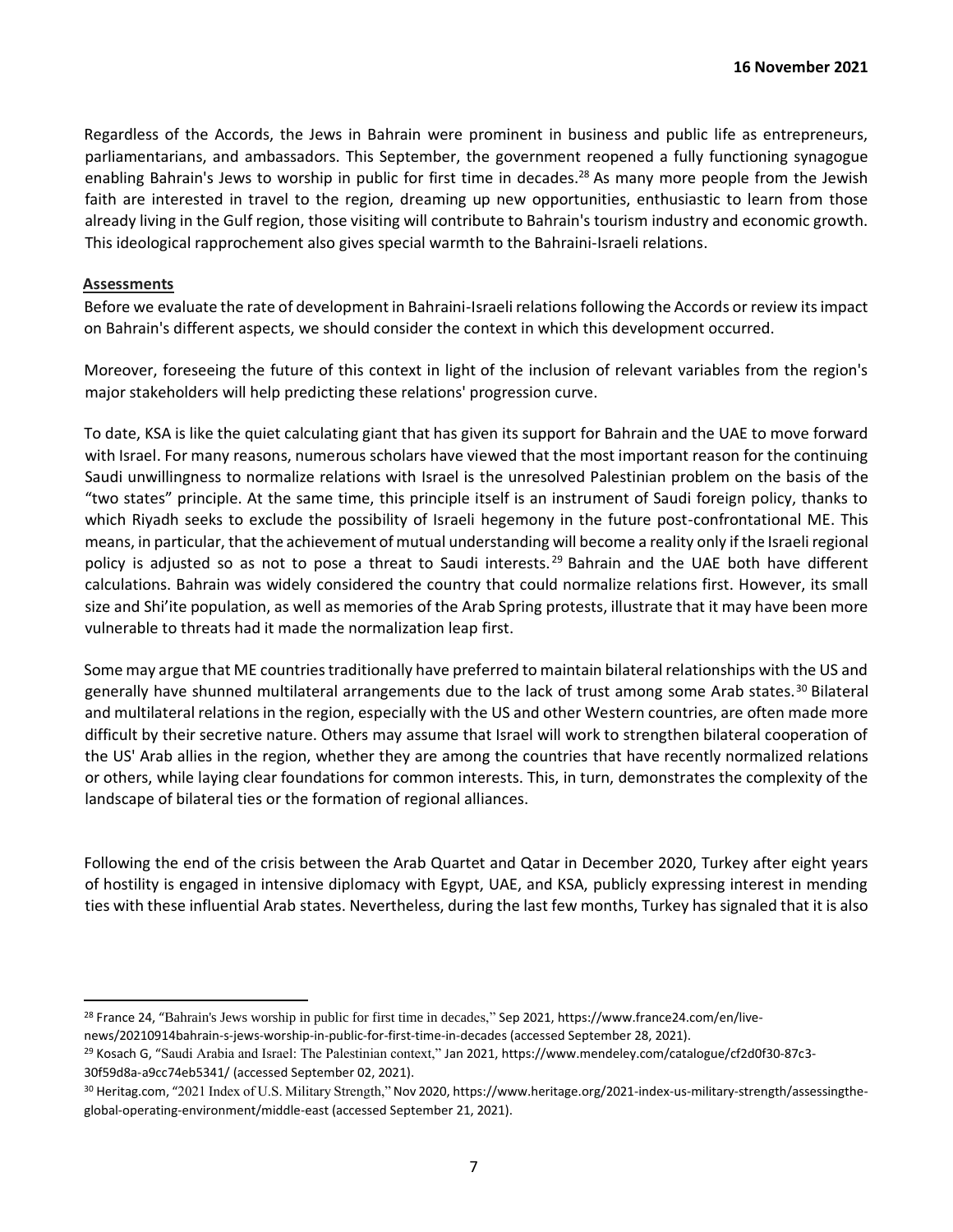interested in mending ties with Israel, especially in the energy sector.<sup>31</sup> However, the gaps between Turkey and Israel are still significant, and it remains to be seen whether the current geopolitical developments will also incorporate Turkey-Israel relations in the future.

Regarding a potential nuclear Iran, Israel's leaders long opposed the Joint Comprehensive Plan of Action (JCPOA), which they say has brought the region closer to nuclear war. But unlike the former administration, Israeli Prime Minister (PM) Naftali Bennett has taken a less combative approach by which Israel could accept a new nuclear deal with Iran.<sup>32</sup> On the other side, while the outcome of the last GCC summit provides a more favorable environment for the US to lay the strong foundations on which a future ME Strategic Alliance can be built, the US vision to withdraw many of its forces from the ME has raised concerns in Israel. Primarily, such withdrawal represents a step towards the region's declining importance to the Biden administration. The Israelis are interested in what this move means for Iranian influence in the region and its implications for ties with Palestinians, given the Biden administration's lack of enthusiasm for this issue.

The current US disengagement from the ME significantly changes previous strategy. During the President Trump era, it was aimed at strengthening the anti-Iranian axis in the region and consolidating the security of US' allies. He was interested in creating a new strategic balance in the ME, in line with USCENTCOM's first strategic priority, that relies on an Israeli-Gulf alliance. However, the disengagement during the President Biden era is different, especially regarding to the nuclear agreement with Iran, because the withdrawal of forces coincides with the goal of achieving a nuclear agreement without adopting any pressure on Iran as the US aims to quickly exit the region. In contrast, Israel's goals are consistent with most of the Gulf countries, including Bahrain. Against this backdrop, the new US administration's strategic foreign policy shifts undoubtedly represent, to some extent, how President Biden did not bear any electoral pledges nor even desire to run for a second term in office. President Biden's campaign slogan, "America is back," implied that diplomacy would supplant military might as the preferred mechanism of US foreign policy.<sup>33</sup> The US president's intentions might be good, but the results so far, after the so called "Afghanistan effect" - which seriously damaged US credibility in the ME - are another matter.<sup>34</sup> Thus, it is necessary to hint that even a White House keen to "pivot" away from the ME must see that this may go directly against the US national interest.<sup>35</sup>

The main players in the Gulf region, including Bahrain, may believe that economic goals should prevail over political ambitions at the present time. Future alliances in the region are expected to be based on economics in order to achieve collective security and stability in light of the possibility of America leaving the region. It can be argued, however, that in the Gulf region and its environs, there are two sorts of hypothetical interrelation already in place. The first type is based mostly on bilateral interests between its countries, the majority of which are members of the GCC, and whose political and economic objectives are likely to converge following Qatar's

- https://www.almonitor.com/originals/2021/09/gantz-says-israel-could-accept-new-nuclear-deal-iran (accessed September 16, 2021). <sup>33</sup> Stephen M. Walt, "Is Biden's Foreign Policy Failing?" Sep 2021, https://foreignpolicy.com/2021/09/30/is-bidens-foreign-policyfailing/ (accessed September 30, 2021).
- <sup>34</sup> Michael Hirsh, "Iran Seeks to Fill a Middle East Power Vacuum" Sep 2021, https://foreignpolicy.com/2021/09/28/iran-powervacuummiddle-east-nuclear-power/?tpcc=recirc\_latest062921 (accessed September 29, 2021).

<sup>35</sup> Bobby Ghosh, "After Afghanistan, Biden Shouldn't Abandon Iraq Too," Sep 2021,

<sup>31</sup> KSENIA SVETLOVA, "Will Turkey ditch Muslim Brotherhood to mend ties with Egypt and UAE?," Sep 2021, https://www.jpost.com/international/will-turkey-ditch-muslim-brotherhood-to-mend-ties-with-egypt-and-uae-679289 (accessed September 26, 2021).

<sup>32</sup> Al-Monitor, "Gantz says Israel could accept new nuclear deal with Iran," Sep 2021,

https://www.bloomberg.com/opinion/articles/202109-03/after-afghanistan-biden-shouldn-t-abandon-iraqtoo?srnd=opinion&sref=TP1pJeIF (accessed September 10, 2021).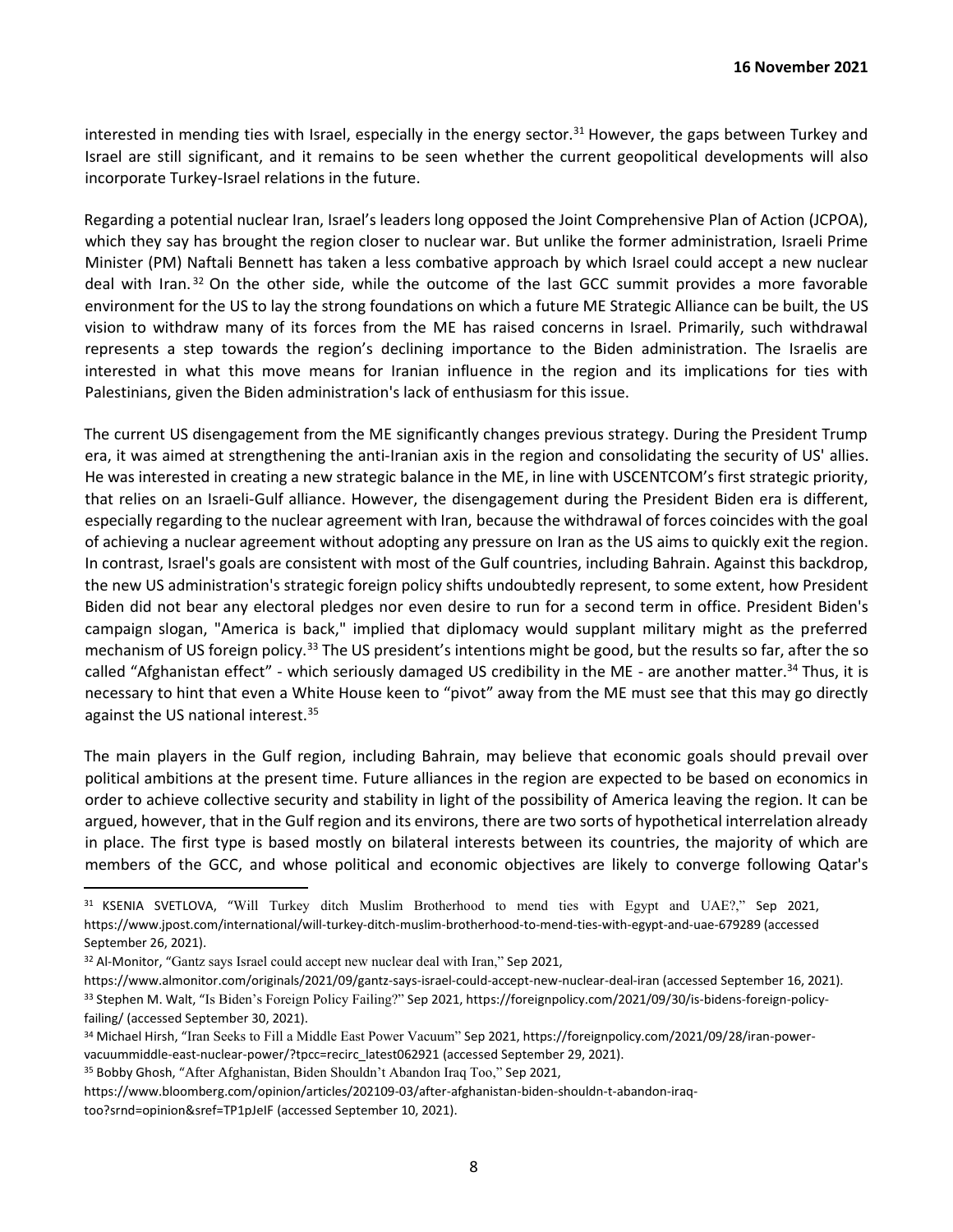reintegration. The second is represented by the Sunni states in the region, which include the GCC members as well as Egypt and Turkey. While Bahrain shares these two debatable types, a new form of regional alliance is emerging on the horizon. Such alliance is expected to be based on economics, in which Israel is one of the most prominent players. It faces some challenges, however. The most significant of which is America's disengagement from the region, the US intransigence towards some regional countries, and lack of indications of a resolution to the Palestinian question, which serves as a psychological barrier for Arab peoples to develop this anticipated economic alliance. Importantly, the Gulf States' current rapprochement toward Iran may constitute a key impediment to this alliance as well as to improving or expanding the Abraham Accords to additional countries.

## **Conclusion: "Second chances are rare; use your first chance wisely"**

Looking further back, after the initial shock has worn off, and time allows for the realization of the event and its integration into a broader picture, it is possible to gain a clearer understanding of events.<sup>36</sup> The distance demonstrates that, no matter how unexpected and remarkable the event was at the moment, life will eventually return to its normal course. The Abraham Accords were one of these events.

Bahrain is the arena of a major conflict in the Gulf between two major regional forces: Iran and the Arab regimes Bahrain supports. It is concerned about the subversion of its government, and the growing Iranian impact in the region, especially in Iraq and the Gulf. For Iran, the Bahrain campaign is not over yet. While Iran sees Bahrain as a springboard to drive its influence into Sunni territory, KSA may utilize the Bahraini-Israeli overt relations for further improvements in regional security. Perhaps Bahrain can be relied upon in this context, with no pressure on KSA to normalize relations with Israel at the present time.

The Accords are regarded as a political achievement for Israel, but it is doubtful that it has met all the objectives set for it a year ago. Further, the issue is not with the Accords themselves, but with the context in which it moves forward. The context has changed, but the goals have not. The President Trump and Prime Minister Netanyahu duo formed a special attraction for numerous countries that wanted President Trump's gifts and did not see a problem in sitting with Prime Minister Netanyahu. This dynamic has changed. President Biden believes in the importance of continuing normalization agreements and supports them but without incentives or gifts. Bennett also still raises many doubts, for some Arab leaders, due to his right-wing background and vehement views. Thus, the Abraham Accords may need some stimulus so that its impetus does not wane over time. The Abraham Accords can now be viewed as a test balloon for Arab and Islamic countries that have chosen to stay on the sidelines and postpone their decision to join in order to determine whether they can join without an open check with President Biden and without Prime Minister Netanyahu.

While the Palestinian issue may currently seem calm, and JCPOA had limited input towards the Arab Gulf USpartners, these partners must quickly determine a course of action regarding whether Israel or Iran will generate adequate strides in improving ties with key Arab Gulf countries. This, in turn, amplifies the importance of the signed Accords between Israel and both Bahrain and the UAE. The normalization of relations with Israel is yet another sign of the profound transformation reshaping the political and social landscape of the ME and redefining the region's relations with the US and Israel, particularly under Iran's shadow across the Sunni-Shi'ite and Arab-Persian divide. Further, Israel is interested in its relationship with Bahrain both in the bilateral level, but

<sup>36</sup> Sara Sherif, "A Year over; The Abraham Accords," Sep 2021, https://www.dostor.org/3573846 (accessed September 23, 2021).